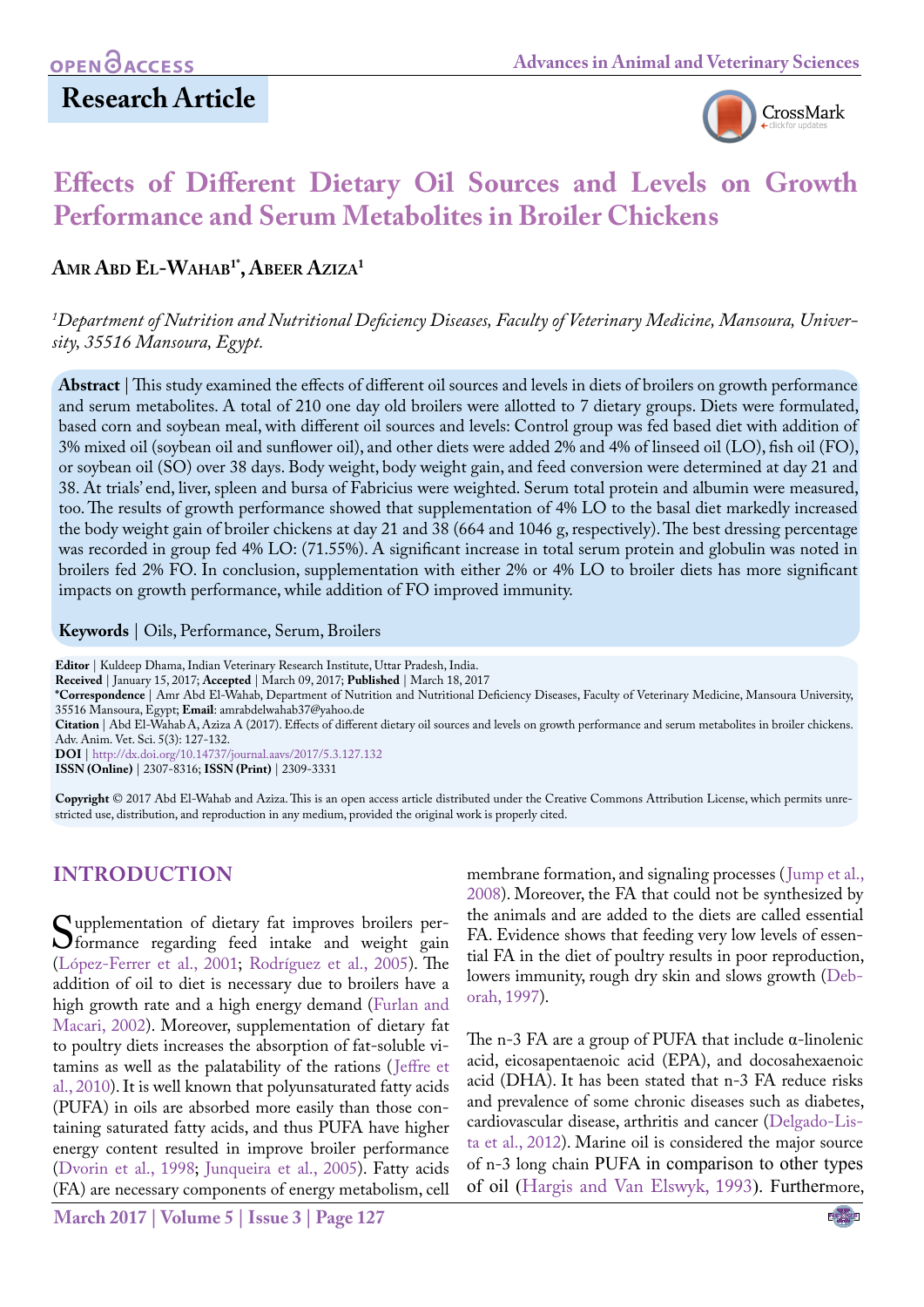# **OPEN CACCESS**

omega-3 FA have anti-inflammatory or less inflammatory properties by decreasing the release of pro-inflammatory eicosanoids and cytokines ([Stulnig, 2003](#page-5-5)). It is well known that omega-3 FA improve immunity, performance, blood lipid profile besides increasing in market weight ([Jameel](#page-5-6) [and Sahib, 2014\)](#page-5-6). Furthermore, vegetable sources, such as flax oil and rapeseed oil, may increase linolenic acid the precursor of the whole n-3 family. Therefore, it is important to determine whether performance and dressing percentage would be affected in broilers with using different different oil sources and levels. Against this background, this study evaluated the influences of the inclusion of different oil sources and levels in isocaloric isonitrogenous diets on the growth performance, carcass traits and serum metabolites in broilers.

### **MATERIALS AND METHODS**

A total of 210 one-day old Cobb chickens were reared and randomly divided into 7 groups till day 38. Each treatment consisted of six replicates with 5 birds per pen. The experiment groups included: Control group (C) with 3% mixed oil (sunflower and soybean oil), and other diets were supplemented with 2% and 4% of linseed oil (LO), fish oil (FO), or soybean oil (SO). Three dietary phases were prepared: Starter diet (day 1-14), grower diet (day 15-28) and finisher diet (day 29-38). All diets were mashed without using any antibiotics growth promoters. Water and feed were provided ad libitum during the whole experiment. The birds were reared under constant lighting and at a starting temperature 32-35 ºC. Temperature was gradually decreased between 25 and 28 ºC over the following 2 weeks. The chicks were vaccinated via drinking water at the 7<sup>th</sup> day with Hitchner B1 against Newcastle disease. Individual body weight (BW), body weight gain (BWG) and feed conversion ratio (FCR) of broiler chickens were recorded at days 21 and 38 of life.

On the final day of the experimental period (day 38), all birds were slaughtered. Thereafter, all entrails in the carcass were removed and the empty carcass, liver, spleen and bursa of Fabricius were separately weighed (each of them was proportioned to the live pre-slaughter weight).

At the same time of slaughtering the blood samples were taken and immediately centrifuged for separating serum. The samples were frozen at -20 °C until analysis for determination of total protein [\(Cannon et al., 1974\)](#page-4-2) and albumin ([Young, 2000](#page-5-7)).

The fatty acids analyses were done according to (Cherian and Sim, 1992). Briefly, the oil samples of 250 µl were resolubilized into 2 ml of boron trifluoride-methanol-hexane solution (35% boron trifluoride, 45% methanol, 20% hexane). The tubes containing the resolubilized oil samples

**March 2017 | Volume 5 | Issue 3 | Page 128**

were heated in a water bath (90-100 °C) for 60 min. After cooling, 2 ml of hexane and 2 ml distilled water were added. Then the samples were mixed and allowed to separate. The hexane (upper) layer was withdrawn then for separation of fatty acids by gas chromatography (Thermo-nicolet, USA) about 2  $\mu$ l of hexane layer was taken.

All analyses were done using the software SPSS 20 (SPSS Inc, Chicago, Illinois) to evaluate the influence of different dietary levels and sources of oil on growth performance and carcass traits. One-way ANOVA and Duncan's multiple comparisons of the means to compare data obtained. Data were expressed as means standard errors. Differences between treatments were considered significant when P < 0.05.

### **RESULTS AND DISCUSSION**

The composition of the experimental diets was formulated to meet the nutrient requirements of broilers as recommended for the Cobb strain (Table 1). No marked differences in the chemical composition were noted between the experimental diets in each dietary phase. The fatty acid profiles of supplemented oils are shown in (Table 2). The linoleic acid (C18:2 n-6) content in SO was comparatively higher than those of LO and FO (56%, 10.9% and 2.2%, respectively). However, the α-linolenic acid (C18:3 n-3) content was higher in LO (64.12%) than in SO (7.50%) and FO (1.33%). The long chin fatty acids (EPA and DHA) were higher in FO (10.65% and 8.64%, respectively) than SO and LO.

The impact of different sources of oil in diets of broilers on growth performance is shown in (Table 3). In the period from day 1 to 21 of life, supplementation of the basal diets with 2% and 4% LO significantly improve BW (683 g and 697 g, respectively) and BWG in comparison to those fed control or 2% SO diets. In the group fed diet supplemented with 2% FO from day 1 to 21 of life showed significant increase in BW (668 g) and BWG (632 g) compared to those fed diets supplemented with 2% SO or without supplementation (control). However, no significant differences were noted in BW and BWG between groups fed diets supplemented with SO (2% or 4%) or with 4% FO and the control group.

Regarding BW in the period from day 22 to 38 of life, the group fed diet with addition of 4% LO had significant increase in BW (1743 g) compared to other experimental groups (except for group fed 2% LO). Moreover, no significant differences in BW (day 22-38) were found between all experimental groups except for group fed 4% LO (Table 3). The groups fed 2% or 4% LO had the most favourable FCR (1.88 and 1.83, respectively) compared to other expe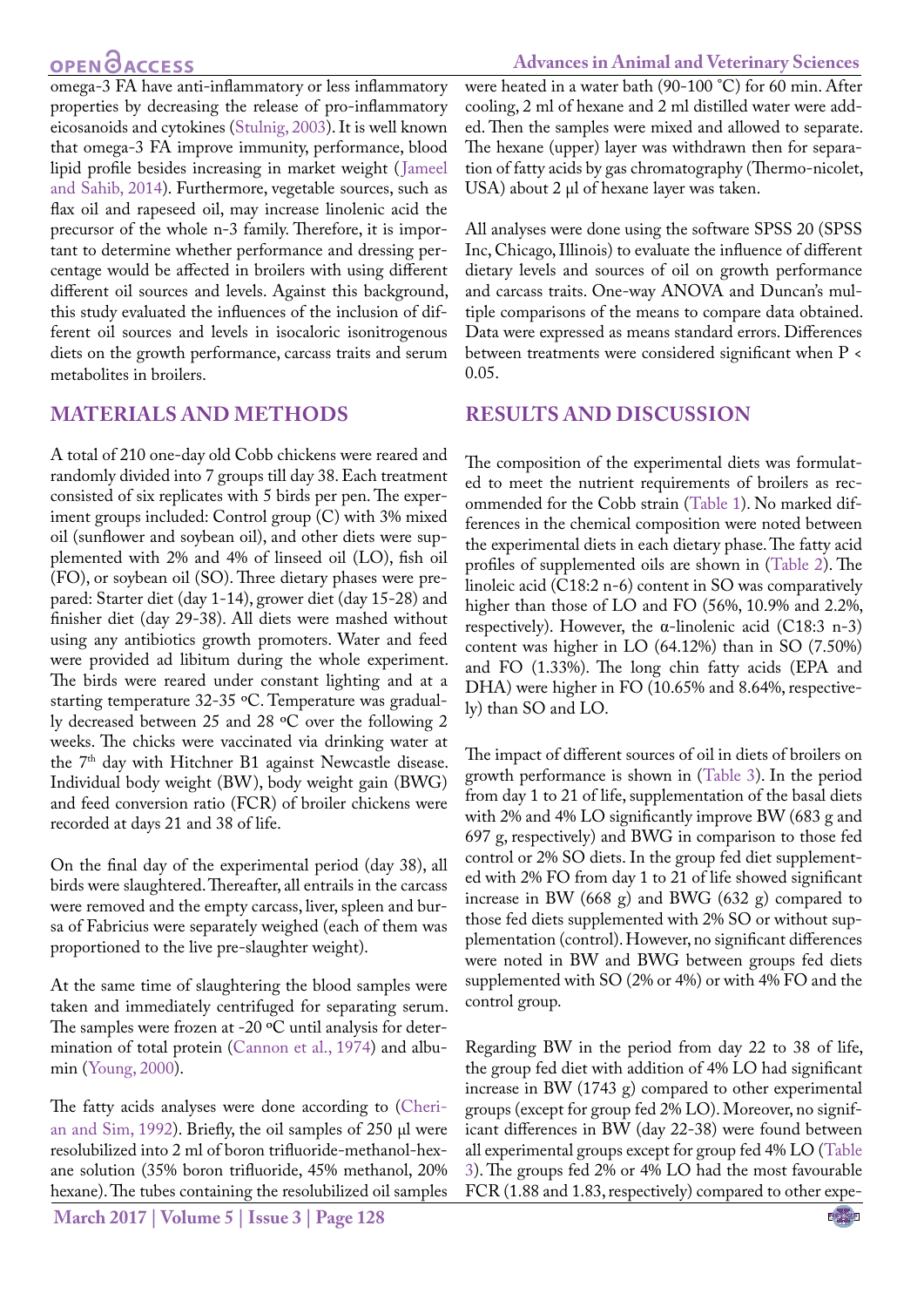**Table 1:** Ingredients (g/kg) and chemical composition of experimental diet

| Dietary treatments <sup>1</sup> |             |                          |       |             |       |          |                |       |       |
|---------------------------------|-------------|--------------------------|-------|-------------|-------|----------|----------------|-------|-------|
|                                 |             | <b>Starter</b><br>Grower |       |             |       | Finisher |                |       |       |
| Ingredients                     | $\mathbf C$ | 2%                       | 4%    | $\mathbf C$ | 2%    | 4%       | $\overline{C}$ | 2%    | 4%    |
| Corn grain (8%)                 | 568.5       | 590.8                    | 544.4 | 626.4       | 648.8 | 603.7    | 667.4          | 687.3 | 645.0 |
| <b>SBM</b> (44%)                | 322.3       | 287.0                    | 357.4 | 265.6       | 230.4 | 300.8    | 205.6          | 178.7 | 264.5 |
| Corn gluten (60%)               | 42.3        | 64.6                     | 22.6  | 42.9        | 64.4  | 21.4     | 64.3           | 80.4  | 20.0  |
| Oil                             | 30.0        | 20.0                     | 40.0  | 30.0        | 20.0  | 40.0     | 30.0           | 20.0  | 40.0  |
| <b>DiCaP</b>                    | 17.5        | 17.6                     | 17.4  | 16.2        | 16.3  | 16.1     | 14.3           | 14.4  | 14.1  |
| <b>Limestone</b>                | 10.7        | 11.0                     | 10.4  | 10.3        | 10.6  | 10.1     | 9.8            | 10.0  | 9.4   |
| Vit&Min premix <sup>2</sup>     | 2.5         | 2.5                      | 2.5   | 2.5         | 2.5   | 2.5      | 2.5            | 2.5   | 2.5   |
| <b>Common salt</b>              | 3.4         | 3.4                      | 3.4   | 3.4         | 3.4   | 3.4      | 3.2            | 3.2   | 3.2   |
| <b>DL-Methionine</b>            | 0.8         | 0.6                      | 0.9   | 0.7         | 0.6   | 0.9      | 0.4            | 0.3   | 0.7   |
| DL-Lysine                       | 2.0         | 2.5                      | 1.0   | 2.0         | 3.0   | 1.1      | 2.5            | 3.2   | 0.6   |
| Chemical analyses, g/kg DM      |             |                          |       |             |       |          |                |       |       |
| <b>DM</b>                       | 876         | 881                      | 871   | 875         | 882   | 872      | 873            | 878   | 872   |
| Crude ash                       | 59.8        | 59.5                     | 59.6  | 74.7        | 74.5  | 73.8     | 64.3           | 64.4  | 64.8  |
| Crude protein                   | 215         | 216                      | 213   | 194         | 193   | 196      | 183            | 181   | 185   |
| Crude fibre                     | 30.2        | 30.5                     | 30.8  | 26.2        | 26.7  | 26.9     | 26.1           | 26.5  | 26.4  |
| <b>Crude fat</b>                | 95.3        | 87.4                     | 103.2 | 95.7        | 88.1  | 104.5    | 96.1           | 87.8  | 105.2 |
| Calcium                         | 13.3        | 13.0                     | 12.9  | 12.6        | 12.4  | 12.8     | 10.6           | 10.3  | 11.0  |
| Phosphorus                      | 7.62        | 7.23                     | 7.43  | 7.11        | 7.18  | 7.65     | 6.77           | 6.54  | 6.44  |
| Sodium                          | 1.32        | 1.24                     | 1.28  | 1.41        | 1.33  | 1.24     | 1.21           | 1.54  | 1.37  |
| Potassium                       | 11.1        | 10.8                     | 11.4  | 10.8        | 10.5  | 10.4     | 10.1           | 10.5  | 10.8  |
| Lysine                          | 14.7        | 14.3                     | 14.9  | 15.7        | 15.2  | 15.8     | 13.8           | 13.6  | 13.2  |
| Methionine                      | 6.51        | 6.22                     | 6.71  | 7.20        | 7.55  | 7.34     | 5.82           | 5.78  | 5.33  |
| $ME^3(MI/kg)$                   | 13.0        | 13.1                     | 13.2  | 13.3        | 13.2  | 13.6     | 13.2.          | 13.4  | 13.5  |

**ME<sup>3</sup>(MJ/kg)** 13.0 13.1 13.2 13.3 13.2 13.6 13.2 13.4 13.5 1 Control (C) 3% mixed oil (soybean oil and sunflower), 2% and 4% for other experimental oils <sup>2</sup>Vitamins and minerals premix per each kilogram diet: retinol, 2.48 mg; cholecalciferol, 25 µg; DL-a-tocopherol, 60 mg; menadione sodium bisulphite, 2 mg; thiamine, 2 mg; riboflavin, 5 mg; pyridoxine, 3 mg; cyanocobalamin, 0.01 mg; niacin, 27 mg; folic acid, 1 mg; biotin, 0.05 mg; pantothenic acid, 10 mg; Mn, 60 mg; Zn, 50 mg; Cu, 10 mg; I, 0.1 mg; Se, 0.1 mg; Co, 0.1 mg; Fe, 50 mg 3 ME (MJ/kg) = 0.01551 crude protein + 0.03431 crude fat + 0.01669 starch + 0.01301 sugar (nutrients in g/kg diet; FMVO, 2007)

perimental groups. These results are consistent with the findings of (López-Ferrer et al., 2001) who found a higher weight gain in chickens fed diets high in LO levels. Also, according to [Aziza et al. \(2016](#page-4-3)) who found that the chickens infected with *E.Tenella* and fed diet supplemented with 3% and 5% LO had a significant increase in BW development and BWG compared with chickens fed FO and corn oil. Moreover, Stanaćev et al. (2013) observed that there was significant increase in BW of broilers fed diet supplemented with 4% flax oil compared with those fed diet supplemented with 4% SO. On the other hand, Almeida et al. (2009). did not observe any significant influence on feed intake, BWG or FCR when they replaced SO by LO in the diet of broilers. A negative effect of addition of 6% LO to the broiler diet mixture was noted ([Bartos et al., 2004](#page-4-4)).

[Farhoomand and Checaniazer, \(200](#page-5-8)9). found that broiler chickens fed diet supplemented with 2% FO showed high-

er BW and BWG and the best FCR than those fed diet supplemented with poultry fat. However, previous studies concluded that the inclusion of FO in the diets cause significant reduction in terms of performance (final BW or FCR), in comparison to using vegetable oils ([Huang et](#page-5-9)  [al., 1990](#page-5-9)[; Nash et al., 1995](#page-5-10)). Also, according to [Navidshad](#page-5-11)  [\(2009](#page-5-11)) who found that final BW and daily BWG of broilers decreased significantly by FO inclusion in diets (2% or 4%). However some researchers stated that broiler diets containing different energy sources; sunflower oil, linseed oil, and soybean oil did not affect growth performance of broilers significantly (Fébel et al., 2008).

Table (4) shows that feeding 4% LO resulted in significantly higher dressing percent (71.55%) in comparison to those fed FO 4% or control diets. Similarly, [El-Yamany](#page-5-12)  [et al. \(2008\)](#page-5-12) observed a significant improvement in quails dressing percent with addition of flax oil to the diet. Rega-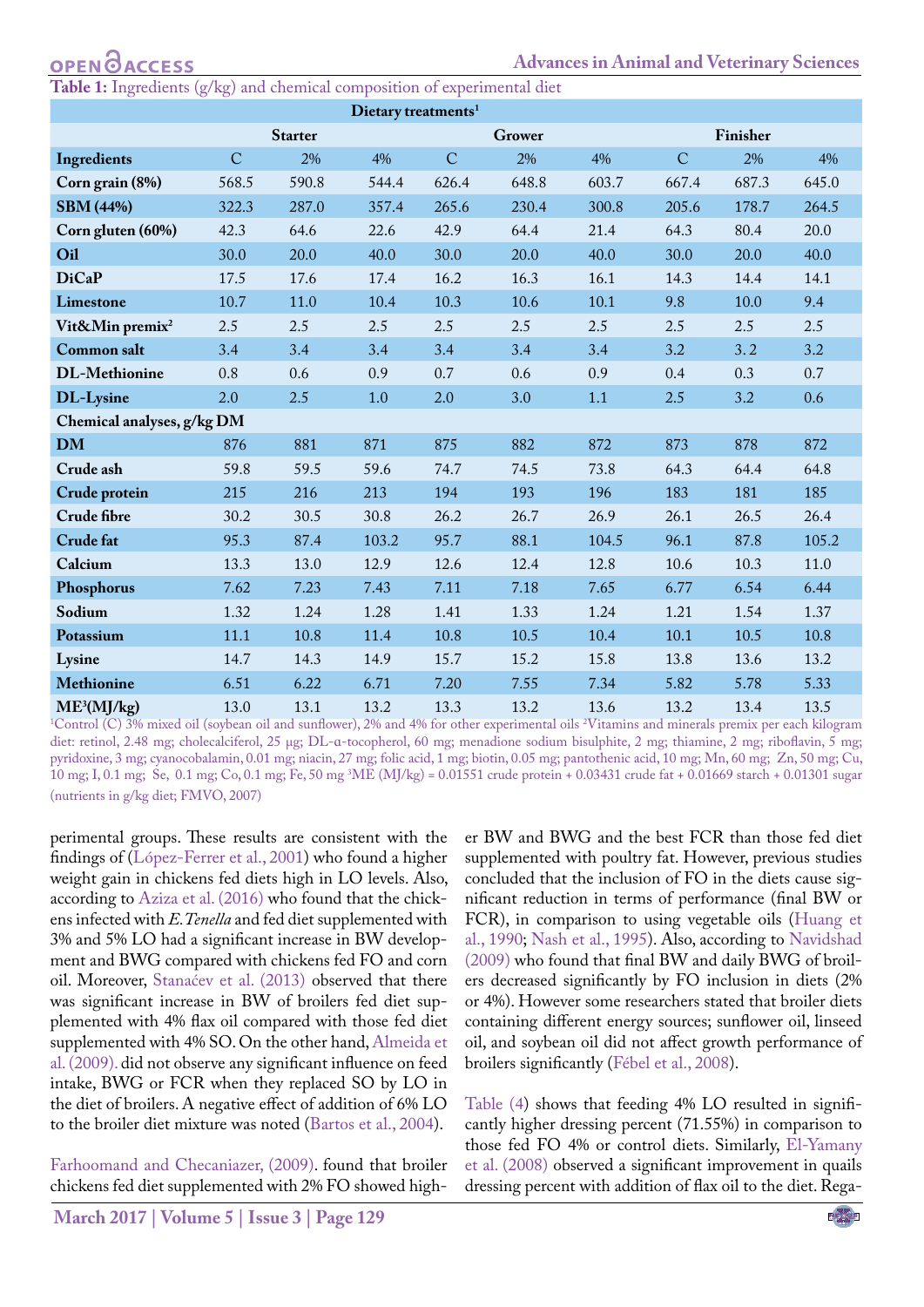# **OPENOACCESS**

**Table 2:** Fatty acid composition (%) of the experimental oils used in broiler diets

| <b>Fatty acids</b>                    | LO    | <b>FO</b> | <b>SO</b> |
|---------------------------------------|-------|-----------|-----------|
| Myristic(14:0)                        | 0.23  | 4.06      | 0.25      |
| Palmitic (16:0)                       | 8.09  | 10.88     | 12.73     |
| Palmitoleic (16:1)                    | ND    | 5.85      | 0.03      |
| Stearic (18:0)                        | 5.66  | 3.79      | 4.59      |
| Oleic (18:1)                          | 11    | 43.61     | 18.89     |
| Linoleic (18:2 n-6)                   | 10.90 | 2.2       | 56.00     |
| $\alpha$ -Linolenic (18:3 n-3)        | 64.12 | 1.33      | 7.50      |
| Eicosonoic acid (20:1)                | ND    | 5.45      | ND        |
| Archidonic acid (20:4 n-6)            | ND    | 1.05      | ND        |
| Eicosapentaenoic acid (EPA,<br>20:n3) | ND    | 10.65     | ND        |
| Docosahexanoic (DHA,<br>22:n3)        | ND    | 8.64      | ND        |
| $\Sigma$ SFA <sup>1</sup>             | 13.9  | 18.7      | 17.5      |
| $\Sigma$ MUFA <sup>2</sup>            | 11.0  | 54.9      | 18.9      |
| $\Sigma$ Omega 6                      | 10.9  | 3.3       | 56.0      |
| $\Sigma$ Omega 3                      | 64.1  | 20.6      | 7.50      |

ND=not detected, LO=Linseed oil, FO=Fish oil, SO=Soybean oil, 1 SFA: saturated fatty acids, 2 MUFA:Monounsaturated fatty acids

rding the weight of lymphoid organs in this study, therewere no significant differences between control and treatment groups. There was slight numerically reduction of the relative spleen weight (0.27%) in group supplemented with 4% FO and slight increase of liver percentage (3.22%) in group supplemented with 4% LO (Table 4). Stanaćev et al. (2013) found no significant differences in carcass weight and most of relative organs weight (liver, gizzard, heart, wings) among broilers chickens fed different sources of oil (soybean oil, rapseed oil, and flax oil) and levels (4% and 8%). It has been stated that the injected antigens in the thymus, spleen, and bursa of Fabricius (major lymphoid organs) in poultry interact with mature lymphocytes and

### **Advances in Animal and Veterinary Sciences**

other immune cells during the immune challenge ([Gras](#page-5-13)[man, 2002](#page-5-13)). [Seidavi et al. \(201](#page-5-14)4) found a slight reduction of relative spleen weight in groups supplemented with FO and he attributed this to the anti-inflammatory properties of FO supplementation, which could reduce the proliferation of the mature lymphocytes. [Wang et al. \(2000\)](#page-5-15) observed that using surplus levels of n-3 PUFA in diets of laying chickens led to promote growth of the major lymphoid organs (thymus, spleen and bursa of Fabricius) up to 4 week of age. Nevertheless, at the age of 4 week onward, the weight of immune tissue began to decline. This could be the possible explanation for not finding any significant differences because all lymphoid organs were measured at the end of experiment (day 38). [Crespo and Esteve-Garcia](#page-4-5)  [\(200](#page-4-5)2) reported that there was a numerical increase in liver weight of broiler chickens (day 53) fed LO compared with chickens fed soybean or tallow oils.

Table (5) summarizes the effect of different dietary sources and levels of oil on serum total protein and albumin at the end of the experimental period. A significant increase in serum total protein (5.92 g/dl) and globulin (2.49 g/dl) in group supplemented with 2% FO was noted.

A marked increase in serum albumin content (3.43 g/dl) was found in the group fed 2% FO. Moreover, the lowest numerical contents for total protein and albumin were found for group fed control diet (3.61 and 2.41 g/dl, respectively). The group fed 4% SO diet had a significant low serum globulin concentrations (0.97 g/dl) compared to other experimental groups (Table 5). With the same concept, [Al-](#page-4-6)[Mayah \(2009](#page-4-6)) showed that 50 g/kg of diet FO increased serum globulins and maintained proper immune function in chickens fed after vaccination against ND. Also, [Tobarek](#page-5-16)  [et al. \(2002](#page-5-16)) observed that broilers fed FO before or after vaccination with Hitchner B1 at 7<sup>th</sup> day or with LaSota at 21th day of age resulted in a significant increase of globulins. Moreover, [Michel \(2002](#page-5-17)) found that using FO in

| <b>Parameters</b>       |                     |                       |                       |                                 |                    |                                                                                       |  |
|-------------------------|---------------------|-----------------------|-----------------------|---------------------------------|--------------------|---------------------------------------------------------------------------------------|--|
| LO                      |                     |                       | <b>FO</b>             |                                 | <b>SO</b>          |                                                                                       |  |
| Control                 | <b>2%</b>           | 4%                    | <b>2%</b>             | $4\%$                           | <b>2%</b>          | $4\%$                                                                                 |  |
|                         |                     |                       |                       |                                 |                    |                                                                                       |  |
| $605^{\rm b}$ ±6.61     | $683^a \pm 19.80$   | $697^{\circ}$ ±16.94  | $668^a \pm 18.01$     | $626^{ab} \pm 18.22$            | $612^b \pm 10.37$  | $639^{ab} \pm 13.49$                                                                  |  |
| $569^{\rm b}$ ±6.61     | $648^{\circ}$ ±22.8 | $664^a \pm 16.44$     | $632^{\circ}$ ±19.8   | $591^{ab} \pm 18.22$            | $577^b \pm 10.65$  | $606^{ab} \pm 13.49$                                                                  |  |
| $1.45 \pm 0.04$         | $1.40\pm0.06$       | $1.40\pm0.04$         | $1.43 \pm 0.1$        | $1.43 \pm 0.07$                 | $1.45 \pm 0.02$    | $1.43 \pm 0.05$                                                                       |  |
|                         |                     |                       |                       |                                 |                    |                                                                                       |  |
| $1530^b \pm 36.83$      | $1654^{ab}$ ± 44.45 | $1743^{\circ}$ ±47.43 | $1512^b \pm 62.34$    | $1506b + 34.05$                 | $1538^b \pm 43.19$ | $1638^b \pm 71.20$                                                                    |  |
| $925^{\rm b} \pm 59.81$ | $971b \pm 44.28$    | $1046^{ab} \pm 30.99$ | $844°+19.9$           | $880^{b} \pm 22.90$             | $926^b \pm 24.25$  | $999^{ab} \pm 40.26$                                                                  |  |
| $1.92^{ab} \pm 0.06$    | $1.88b \pm 0.13$    | $1.83b \pm 0.09$      | $1.95^{\circ}$ ±0.057 | $1.94a_{\pm}0.05$               | $1.90^{ab}$ ±0.1   | $1.89b \pm 0.07$                                                                      |  |
|                         |                     |                       |                       | Dietary treatments <sup>1</sup> |                    | $\mathcal{A}$ and $\mathcal{A}$ and $\mathcal{B}$ and $\mathcal{A}$ and $\mathcal{A}$ |  |

**Table 3:** Growth performance in broilers fed diets supplemented with different sources and levels of oil (Means ± SE)

1 Control 3% mixed oil (soybean oil and sunflower), 2 and 4% for LO = Linseed oil , FO= Fish oil, SO= Soybean oil a,bMeans in the same row with different superscripts are significantly different (p < 0.05)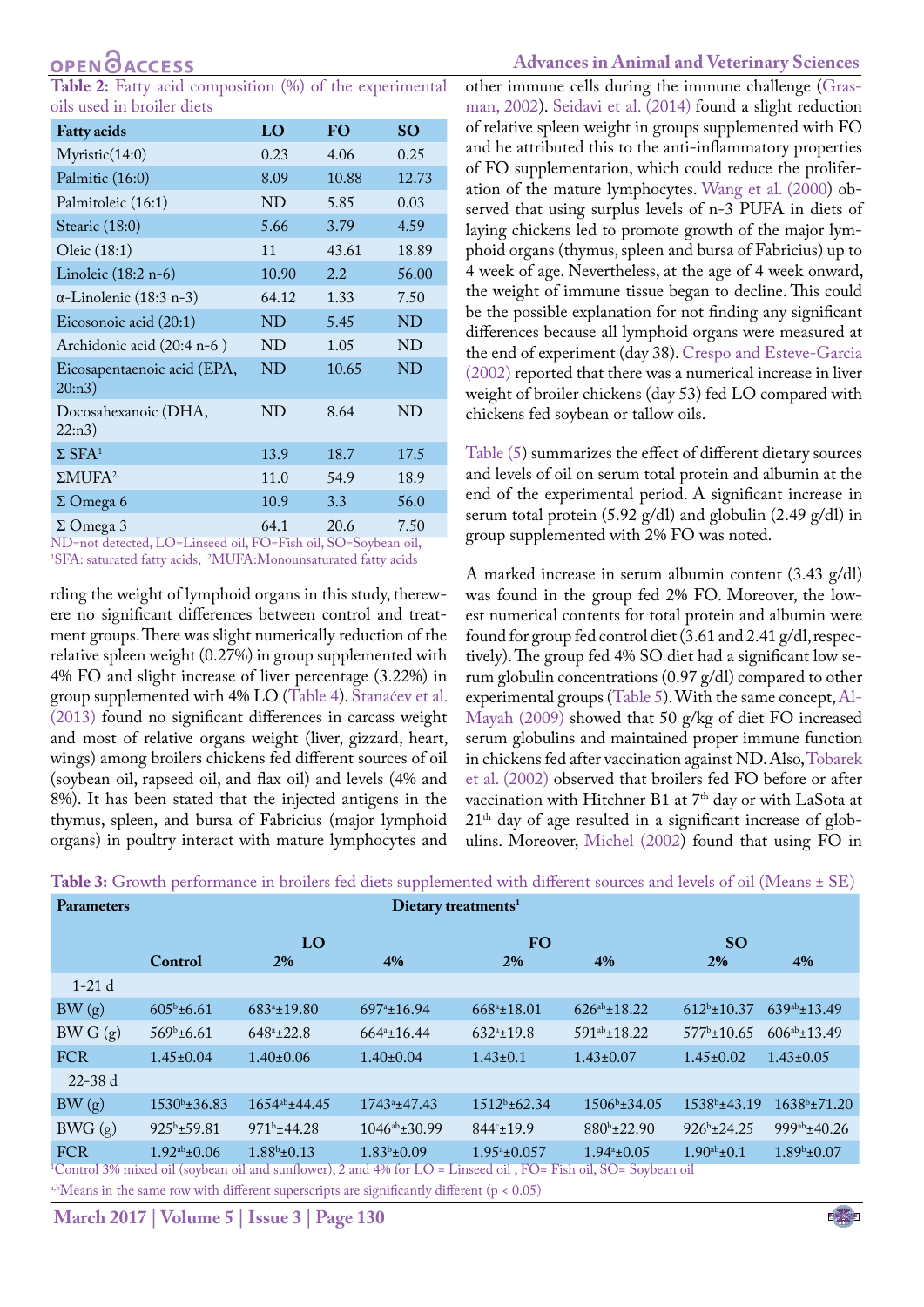#### OPENO **ACCESS**

**Table 4:** Effect of addition different sources and levels of oil in diets of broilers on carcass trait (Means ± SE)

| <b>Parameter</b>           | Dietary treatments <sup>1</sup> |                       |                            |                       |                       |                       |                       |  |  |
|----------------------------|---------------------------------|-----------------------|----------------------------|-----------------------|-----------------------|-----------------------|-----------------------|--|--|
|                            | LO                              |                       |                            | FO.                   |                       | <b>SO</b>             |                       |  |  |
|                            | Control                         | 2%                    | 4%                         | 2%                    | 4%                    | <b>2%</b>             | $4\%$                 |  |  |
| Dressing, %                | $63.20^{\rm b}$ ±1.27           | $67.59^{ab} \pm 1.41$ | $71.55^{\circ}$ ±4.30      | $67.96^{ab} \pm 0.74$ | $63.31b \pm 0.46$     | $68.28^{ab} \pm 1.13$ | $68.28^{ab} \pm 1.17$ |  |  |
| Liver, %                   | $2.87^{\circ}$ ±0.060           | $2.73^{ab} \pm 0.064$ | $3.22^{\mathrm{a}}$ +0.289 | $2.45^{ab} \pm 0.088$ | $2.56^{ab} \pm 0.113$ | $2.25^{ab} \pm 0.049$ | $2.38^{ab} \pm 0.095$ |  |  |
| Spleen, %                  | $0.32 \pm 0.003$                | $0.32 \pm 0.008$      | $0.306 \pm 0.04$           | $0.31 \pm 0.017$      | $0.270 \pm 0.040$     | $0.313 \pm 0.038$     | $0.293 \pm 0.003$     |  |  |
| Bursa of Fab-<br>ricius, % | $0.12 \pm 0.008$                | $0.14\pm0.025$        | $0.14\pm0.010$             | $0.13 \pm 0.025$      | $0.14\pm0.010$        | $0.14\pm0.010$        | $0.16 \pm 0.006$      |  |  |

ricius, % 1 Control 3% mixed oil (soybean oil and sunflower), 2 and 4% for LO = Linseed oil, FO= Fish oil, SO= Soybean oil

a,bMeans in the same row with different superscripts are significantly different ( $p < 0.05$ )

**Table 5:** Effect of supplementation different sources and levels of oil in diets of broilers on serum metabolites (Means  $\pm$  SE)

|                               | Dietary treatments $1$                                  |                                                         |                                           |                        |                         |                    |                            |  |
|-------------------------------|---------------------------------------------------------|---------------------------------------------------------|-------------------------------------------|------------------------|-------------------------|--------------------|----------------------------|--|
| Parameter $(g/$<br>dl)        | LO                                                      |                                                         |                                           | <b>FO</b>              |                         | <b>SO</b>          |                            |  |
|                               | Control                                                 | <b>2%</b>                                               | 4%                                        | 2%                     | $4\%$                   | 2%                 | 4%                         |  |
| Total protein                 | $3.61^{bc} \pm 0.24$                                    | $3.80^{b} \pm 0.17$                                     | $4.13b \pm 0.11$                          | $5.92^{\circ}$ ±0.28   | $4.25^{\rm b} \pm 0.12$ | $4.05^b \pm 0.16$  | $4.10^{b} \pm 0.09$        |  |
| Albumin                       | $2.41^b \pm 0.10$                                       | $2.44b \pm 0.005$                                       | $2.81^{ab} \pm 0.65$                      | $3.43^{ab} \pm 0.01$   | $2.62^b \pm 0.17$       | $2.54^b \pm 0.04$  | $3.13^{ab} \pm 0.18$       |  |
| Globulin<br>$1 \cap 1 \cap 1$ | $1.2^{\circ}$ ±0.046<br>$\bullet$ 1 $\prime$ 1 $\prime$ | $1.36^{\circ} \pm 0.042$<br>$\mathbf{a}$ a $\mathbf{a}$ | $1.32^{\circ}$ ±0.050<br>1.000T T T T T T | $2.49^{\circ}$ ± 0.057 | $1.63^b \pm 0.04$       | $1.51bc \pm 0.050$ | $0.97^{\text{d}} \pm 0.02$ |  |

1 Control 3% mixed oil (soybean oil and sunflower), 2 and 4% for LO = Linseed oil, FO= Fish oil, SO= Soybean oil

a,bMeans in the same row with different superscripts are significantly different (p < 0.05)

diet of quail had a significant increase of globulins in comparison to that fed the same amount of SO. In addition, [Jameel et al. \(201](#page-5-18)5) stated that supplementation diet with 0.5% LO significantly increased serum total protein concentration in broilers.

### **CONCLUSIONS**

In conclusion, the FO is not favourable oil as it considered the most expensive in comparison to other oils with a low final BW. Using 4% of LO had significantly higher BW but might be more expensive than SO. However, using 2% LO or 4% of SO have almost the same final BW. Moreover, supplementation with 2% and 4% LO to broiler diets improved growth performance, while addition of FO improved immunity.

### **CONFLICT OF INTEREST**

The authors declare that they have no conflict of interest.

### **AUTHORS CONTRIBUTION**

AA planned the study, carried out the analyses, acquisition of data, wrote the manuscript and critically reviewing the manuscript. AA, carried out the analyses, tracking of data, performed the statistical analyses and wrote the manuscript. All authors read and approved the final manuscript.

### **REERENCES**

- <span id="page-4-6"></span>•Al-Mayah AAS (2009). Effect of fish oil on humoral immunity of broiler chicks. Bas. J. Vet. Res. 8(2): 23-32.
- •Almeida APS, Pinto MF, Poloni LB, Ponsano EHG, Garcia Neto M (2009). Efeito do consumo de óleo de linhaça e de vitamina E no desempenho e nas características de carcaças de frangos de corte. Arq. Bras. Med. Vet. Zootec. 61(3): 698- 705.<https://doi.org/10.1590/S0102-09352009000300025>
- <span id="page-4-3"></span>•Aziza AE, Orma OA, Awadin, WF, Elseady, Y (2016). Effects of supplementation ofbroiler diets with fish oil and linseed oil on growth performance, cytokines, and cecal histopathological changes in broiler chickens infected by Eimeria tenella. IJASVM 4(4): 12-27.
- <span id="page-4-4"></span>•Bartos A, Pal L, Banyal A, Horvath P, Wagner L, Dublecz K (2004). Effect of different oil (fat) supplemented diets on the performance, carcass quality and fatty acid composition of tissues of broiler chicks. Allattenyesztes es Takarmanyozas. 53(1): 63-78.
- <span id="page-4-2"></span>•Cannon DC, Olitzky I, Inkpen JA (1974). Proteins. In: Henry RJ, Cannon DC, Winkelman JW, editors. Clinical Chemistry Principles and Techniques. 2nd Edition. Pp. 411–421. Harper & Row; Publishers, Hagerstown, MD.
- •Cherian G, Sim JS (1992). Preferential accumulation of ω-3 fatty acids in the brain of chicks from eggs enriched with ω-3 fatty acids. Poult. Sci. 71: 1658-1668. [https://doi.](https://doi.org/10.3382/ps.0711658 ) [org/10.3382/ps.0711658](https://doi.org/10.3382/ps.0711658 )
- <span id="page-4-5"></span>•Crespo N, Esteve-Garcia E (2002). Dietary linseed oil produces lower abdominal fat deposition but higher de novo fatty acid synthesis in broiler chickens. Poult. Sci. 81: 1555-1562. [https://doi.org/10.1093/ps/81.10.1555](https://doi.org/10.1093/ps/81.10.1555 )
- <span id="page-4-1"></span>•Deborah LEE (1997). Essential fatty acids (good) fats, all about fat Functions, deficiencies, benefits. J. Nutr. 160 (Abstract).
- <span id="page-4-0"></span>•Dvorin A, Zoref Z, Mokady S, Nitsan Z (1998). Nutritional